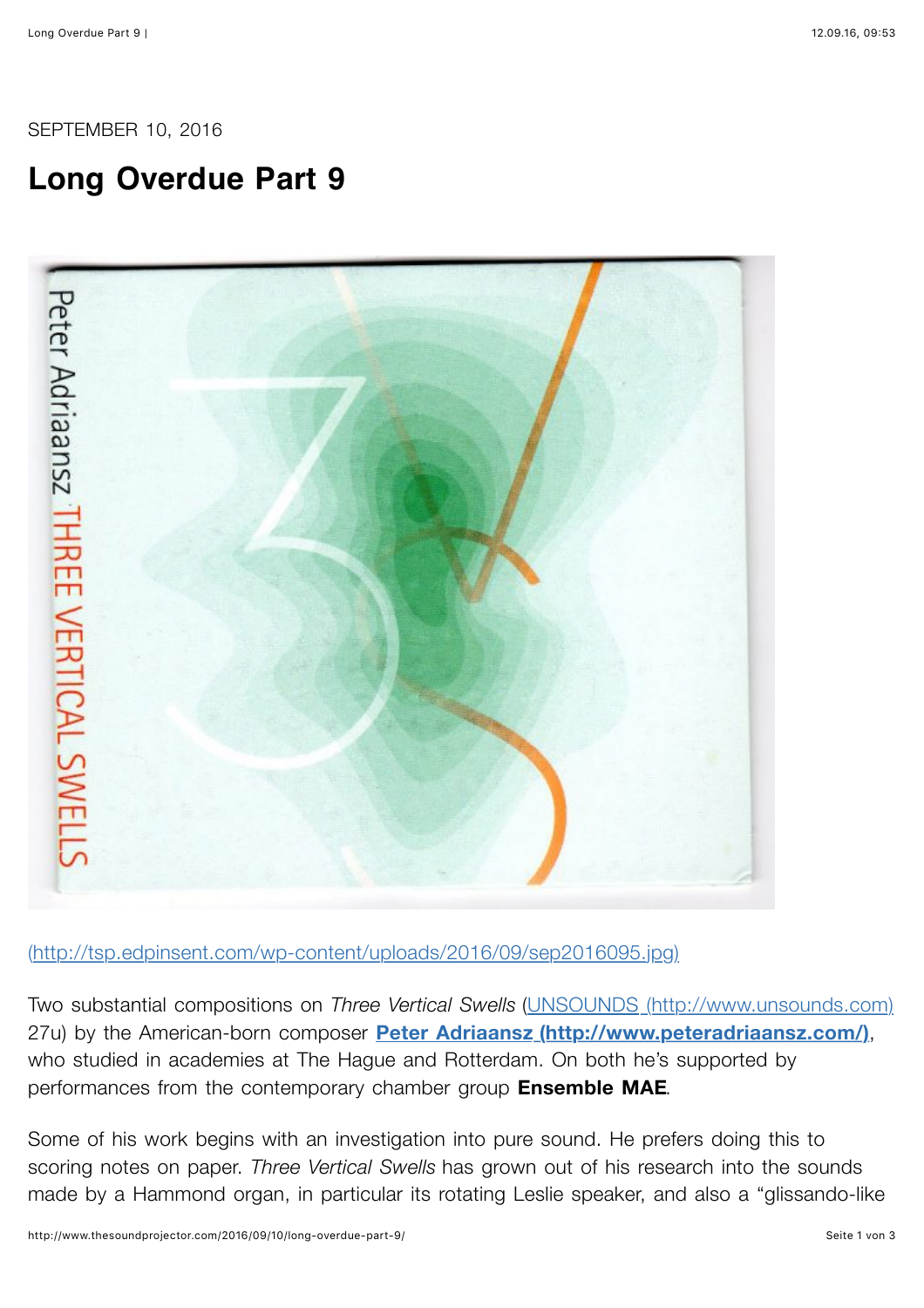Long Overdue Part 9 | 12.09.16, 09:53

fuzz" which came out of one of the speakers. Both of these might technically be regarded as faults, but good composers can do a lot with a glitch. He translated his findings into a sinewave patch, which I assume is a way of generating a specific tone; Ensemble MAE, using woodwinds, strings, electric guitar, an ebowed piano and percussion, were required to emulate this tone in some way, copying its "contours". The Hammond organ is still present in the finished work, and so are the sinewaves, but the amplified Ensemble are working in a strict mathematical harmony with these drones. If this reads like something boring and process-forits-own-sake, I think you'll be amazed at the sinister power and strange beauty of what resulted. I don't pretend to understand more than a tenth of the complexity of Adriaansz's method, but just by listening you can appreciate the solidity of the construction in this fascinating, shape-shifting, microtonal work.

The other piece is *Music For Sines, Percussion, Ebows & Variable Ensemble*, divided into five separate parts. Once again the parsing of a sine-wave has been the basis for the work. He refers to a phenomenon called beating-patterns; this isn't exclusively a musical thing, and you could probably learn about it by studying the physical sciences of acoustics and human hearing. "When two sound waves of different frequency approach your ear, the alternating constructive and destructive interference causes the sound to be alternatively soft and loud – a phenomenon which is called "beating" or producing beats."  $\frac{1}{\pi} \frac{4 \text{ m} \cdot 24258 \cdot 1}{2}$  From this rule of science, Adriaansz develops rules for how the composition will develop; fixed and "free" materials (meaning a certain leeway in interpretation, I suppose); combinations of players working in solos, duos, or trios as the rules dictate; and something called "specified harmonic gamuts" which determine when each player can choose to enter the piece. The same instrumentation features as on *Three Vertical Swells*, but here the microtonal events are much more percussive in nature, and the development of each six-minute segment (even the timing is strictly regulated) does feel compressed, disciplined, resulting in very distilled music of a tremendous purity. Enigmatic, fascinating; a miniature universe unfolding in sound. From 3rd July 2012.

2[1. Source: http://hyperphysics.phy-astr.gsu.edu/hbase/sound/beat.html \(#fnref-24258-1\)](http://www.thesoundprojector.com/2016/09/10/long-overdue-part-9/%23fnref-24258-1)

Written by [Ed Pinsent \(http://www.thesoundprojector.com/author/editor/\)](http://www.thesoundprojector.com/author/editor/) — Posted in Recent arrivals (http://www.thesoundprojector.com/category/recent-arrivals/) — Tagged with composed [\(http://www.thesoundprojector.com/tag/composed/\), electroacoustic \(http://www.thesou](http://www.thesoundprojector.com/tag/composed/)[ndprojector.com/tag/electroacoustic/\),](http://www.thesoundprojector.com/tag/electroacoustic/) [sound art \(http://www.thesoundprojector.com/tag/sound-art/\)](http://www.thesoundprojector.com/tag/sound-art/)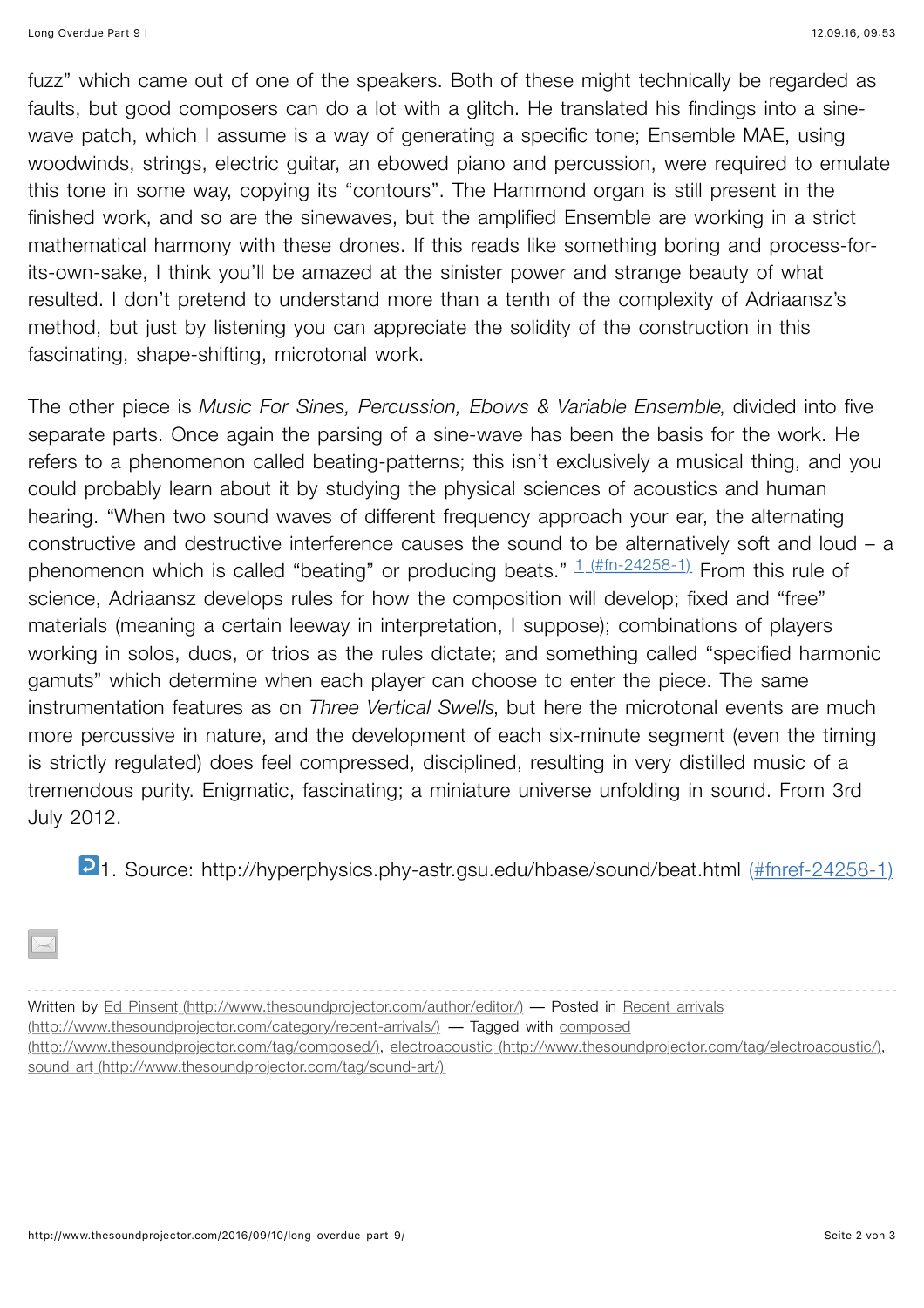Mardi 5 mars 2013

## **[Peter Adriaansz : un pont entre deux rives.](http://inactuelles.over-blog.com/article-peter-adriaansz-un-pont-entre-deux-rives-115905859.html)**

 « Je veux composer une œuvre - qui ne soit rien que de terrifiantes colonnes bleues. Tout en longueur. Des « big bangs ». Des silences. » affirmait **Louis Andriessen**, le plus célèbre compositeur néerlandais contemporain. Neuf ans plus tard, en 1981, il mettait la touche finale à sa composition nommée De Tijd (Le Temps) qui restera sans aucun doute, pour moi, sa plus belle œuvre.

 Le néerlandais **Peter Adriaansz**, né en 1966, est à Louis Andriessen (dont il fut l'élève) ce que **[David Lang](http://inactuelles.over-blog.com/article-26572545.html)** et **[Michaël Gordon](http://inactuelles.over-blog.com/article-michael-gordon-timber-f-91984057.html)** sont à **[Steve Reich](http://inactuelles.over-blog.com/article-steve-reich-wtc-9-11-87151067.html)** et **Philip Glass** : des enfants certes, mais terribles. Toutefois, natif de Seatle, Peter Adriaansz convoque sur son passé très européen un présent très américain et jette ainsi dans sa musique un pont entre deux rives. De la rencontre improbable entre les colonnes bleues de Louis Andriessen et les drones de **[Duane Pitre](http://inactuelles.over-blog.com/article-duane-pitre-feel-free-105497453.html)** va émerger la magie de la musique de Peter Adriaansz.



de ceux de Duane Pitre (créé entre autres par un archet électronique sur les cordes d'un piano) émerge tout d'abord une pulsation sourde, comme un écho radar lointain, une vague . Puis la musique monte dans les aigus et le piano, utilisé comme une percussion, rythme la progression de la vague et soudain, sans que l'on s'en rende vraiment compte, le son caractéristique de l'orgue hammond émerge. Le piano percussion accélère, le drone semble s'emballer… et en un mouvement continu, tout redevient calme.

 Le deuxième mouvement (bien qu'il n'y ait pas d'interruption entre les 3 mouvements) commence avec une double pulsation, puis des percussions viennent donner un rythme à la vague, un pouls. Le rythme, d'abord lent, se fait plus rapide, disparait pour revenir à nouveau, telle une courbe sinusoïdale.

 Le troisième mouvement démarre avec la pulsation et l'orgue hammond. De l'ensemble amplifié, un drone sous forme de vagues monte et descend, pendant que le piano et les percussions rythment rapidement la musique qui va crescendo, pour s'évanouir dans le silence.

En écoutant la musique de Three Vertical Swells, l'impression est vraiment celle décrite par Louis Andriessen, celle des colonnes bleues et leurs bangs verticaux. Le résultat est une musique très terrienne, dense comme un brouillard flottant au fond d'une vallée, sans doute assez froide, mais définitivement envoûtante.

Si la deuxième œuvre du disque, Music for sines, percussion, ebows & variable ensemble - dont le titre n'est pas sans rappeler ceux des œuvres de [Morton Feldman](http://inactuelles.over-blog.com/article-35377609.html) semble assez similaire à la première, avec toujours ce concept de vague sinusoïdale, elle apporte une touche plus aérienne à la musique avec l'ajout d'une voix. La très belle utilisation de cette voix comme instrument dans Music for Sines sonne comme un lointain écho du chœur de voix de femmes écrit par Louis Andriessen pour De Tijd.

 La musique de Peter Adriaansz est une musique exigeante mais fascinante pour des oreilles un peu curieuses. Un pont entre la musique d'inspiration répétitive de son ainé Louis Andriessen et les performances et expériences microtonales de Duane Pitre.

----------------- Paru chez Unsounds en 2010 / 8 titres / 59 minutes Une chronique de **Timewind**

Pour aller plus loin

- le [site de Peter Adriaansz](http://www.peteradriaansz.com/)

- la première partie de Three Vertical Swells [en écoute sur Soundcloud](http://soundcloud.com/unsounds_label) à la page du label
- "Wave 3" pour piano et archet électronique, interprété par Saskia Lankhoorn :

Programme de l'émission du lundi 4 mars 2013

**Brian Eno :** not a story / panic of looking / watch a single swallow in a thermal sky and try to fit its motion, or figure why it flies (Pises 2-3-5, 10'30), extraits de **Panic of looking (with the words of Rick Holland)** (Warp / Opal, 2011)

**Poppy Ackroyd :** Aliquot / Rain / Seven (p.1 à 3, 13'10), extraits de **Escapement** (Denovali Records, 2012) **Marcus Fjelleström :** LM-101/102 / 106 / 108 (p. 1-2-6-8, 9'), extraits de **Library music 1** (Kafkagarden, 2011)

Grande forme :

**Machinefabriek :** Flotter (p.2, 18'40), extrait de **Daas** (Cold spring, 2010)

[Plus](http://inactuelles.over-blog.com/article-peter-adriaansz-un-pont-entre-deux-rives-115905859.html%23)

Par Dionys - Publié dans : [Musiques Contemporaines / Expérimentales](http://inactuelles.over-blog.com/categorie-1213329.html) - Communauté : [Toutes les musiques](http://www.over-blog.com/com-1006726684/Toutes_les_musiques.html)

Créer un blog gratuit sur [over-blog.com](http://www.over-blog.com/) - [Contact](http://ann.over-blog.com/blog-contact.php?ref=573709) - [C.G.U.](http://inactuelles.over-blog.com/reglement-blog.php) - [Rémunération en droits d'auteur](http://www.over-blog.com/offres-blog/rentabiliser-son-blog.php) - [Signaler un abus](http://ann.over-blog.com/blog-abus.php?ref=573709) - [Articles les plus commentés](http://inactuelles.over-blog.com/top-articles.html)